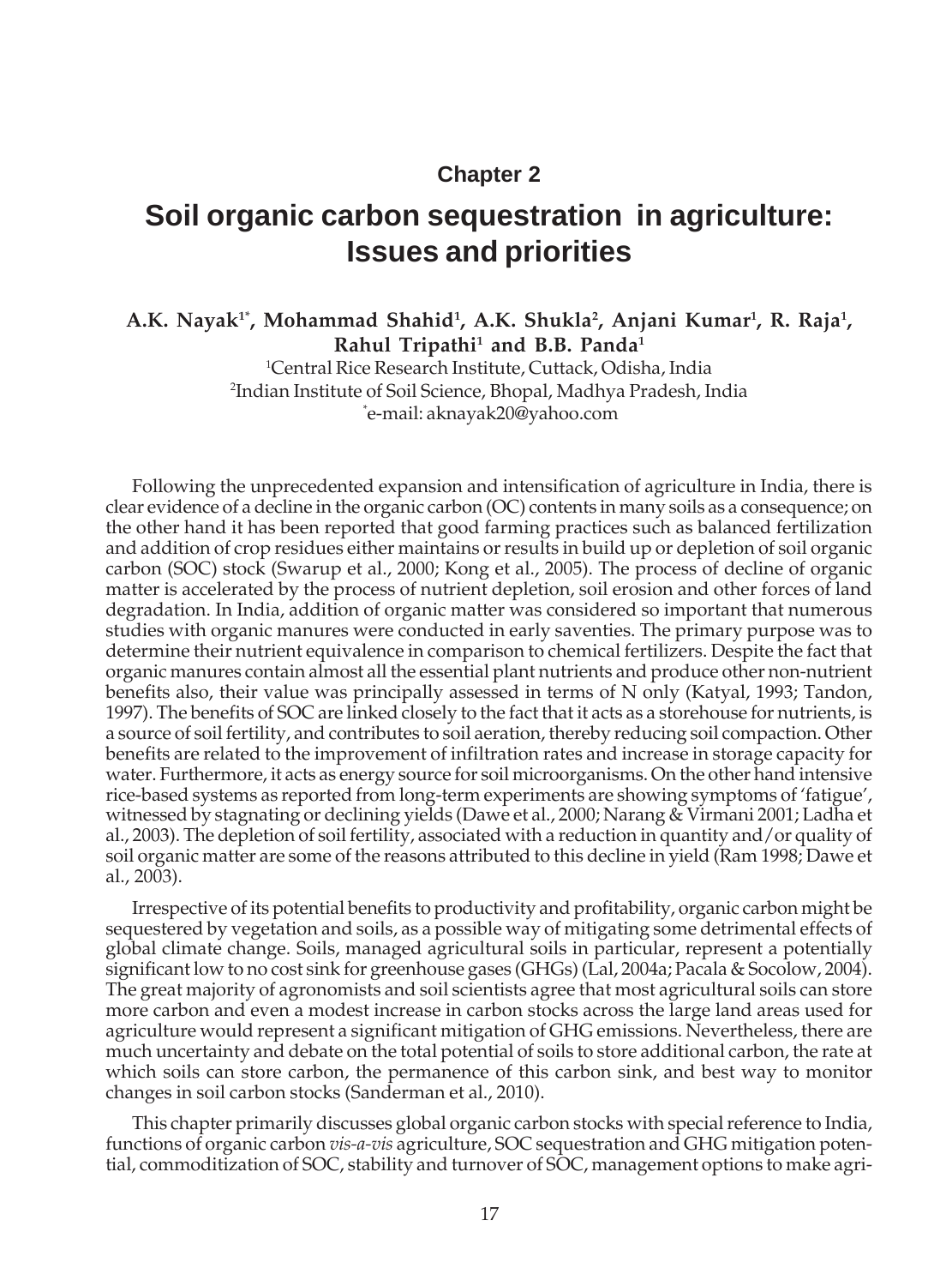cultural land to store additional SOC along with a summary of field evidence for stocks changes in India. This is followed by a discussion of some of the difficulties in accurately measuring change in SOC stocks.

#### **Soil organic carbon**

Soils contain large amounts of carbon in both organic and inorganic forms. Organic C is found in soils in the form of various organic compounds, collectively called soil organic matter (SOM). Soil organic matter includes all living and non-living organic material in all stages of decomposition. The turnover rate of SOM varies due to complex physical, chemical and biological interactions in soil. World soil estimated up to 1 meter depth comprises about 1550 Pg (Pg = Petagram =  $1 \times 10^{15}$  g = billion ton) as organic C is about 2 times the atmospheric pool of 780 Pg, and about 2.5 times the biotic pool of 620 Pg (Lal, 2009). The sheer size of the soil carbon pool and the annual flux of carbon passing through the soil are two of the reasons that SOC can play a significant role in mitigating GHG emissions. Historically, approximately 78 Pg C has been lost from the global soil pool due to land-use conversion for agriculture with approximately 26 Pg attributed to erosion and 52 Pg attributed to mineralization (Lal, 2004b). These large historic losses and the concomitant potential to return to pre-clearing SOC conditions are precisely the reason many researchers believe there is great potential for agricultural soils to sequester large amounts of atmospheric  $\mathrm{CO}_2$  relative to current SOC levels.

## **The Indian situation**

Total SOC pool in soils of India is estimated at 21 Pg to 30 cm depth and 63 Pg to 150 cm depth. The SOC pool in soils of India is 2.2% of the world pool for 1 m depth and 2.6% to 2 m depth (Lal, 2004c). It is home to 1.1 billion or 16% of the world population and also supports 500 million domestic animals. The land resources comprises 329 m ha of geographical area with only 161.8 m ha of arable land (11.8% of the world) of which 57.0 m ha (21.3% of the world) is irrigated, 68.5 m ha of forest and woodland (1.6% of the world), 11.05 m ha of permanent pasture (0.3% of the world) and 7.95 m ha of permanent crops (6.0% of the world). Approximately 12 m ha of land is under one or more than one form of degradation arising due to water erosion, wind erosion, salinity, alkalinity, etc. The large land base has a potential to sequester C and enhance productivity while improving environment quality. Hence SOC sequestration, is a truly win-win situation.

## **Soil organic carbon productivity function and societal value**

Soil organic matter plays an important role in many physical, chemical and biological processes in soil; its depletion has numerous adverse ecological and economic consequences. Increase in SOC is accompanied by increase in crop yield and productivity both under fertilized and unfertilized field. Soil organic carbon pool is an important component in formation of both micro- and macro-soil aggregates. The degree of aggregation and the stability of aggregates is directly proportional to SOC concentration. The role of SOC in the formation of stable soil aggregates has major implications for soil structure and, therefore, on water infiltration, water holding capacity, aeration, soil strength and resistance to root growth, and surface crusting (Scholes et al., 1994). In situations where soil moisture or soil strength are major limitations to plant growth, the greatest impact of SOC can be on these physical components of soil fertility. Because of high aggregation, soils with high SOC concentration have high available water holding capacity, low susceptibility to soil erosion, and have low losses of plant nutrients into the ground water. Use efficiency of fertilizer, irrigation and other input is high in soils with high SOC concentration. The most important function of SOC in soil is as a reserve of the nutrients required by plants, and ultimately by the human population. It has a less direct, but nonetheless important effect on nutrient supply through its influence on cation exchange capacity and on the capacity to adsorb anions; and these functions have additional important implications for the impact of toxic ions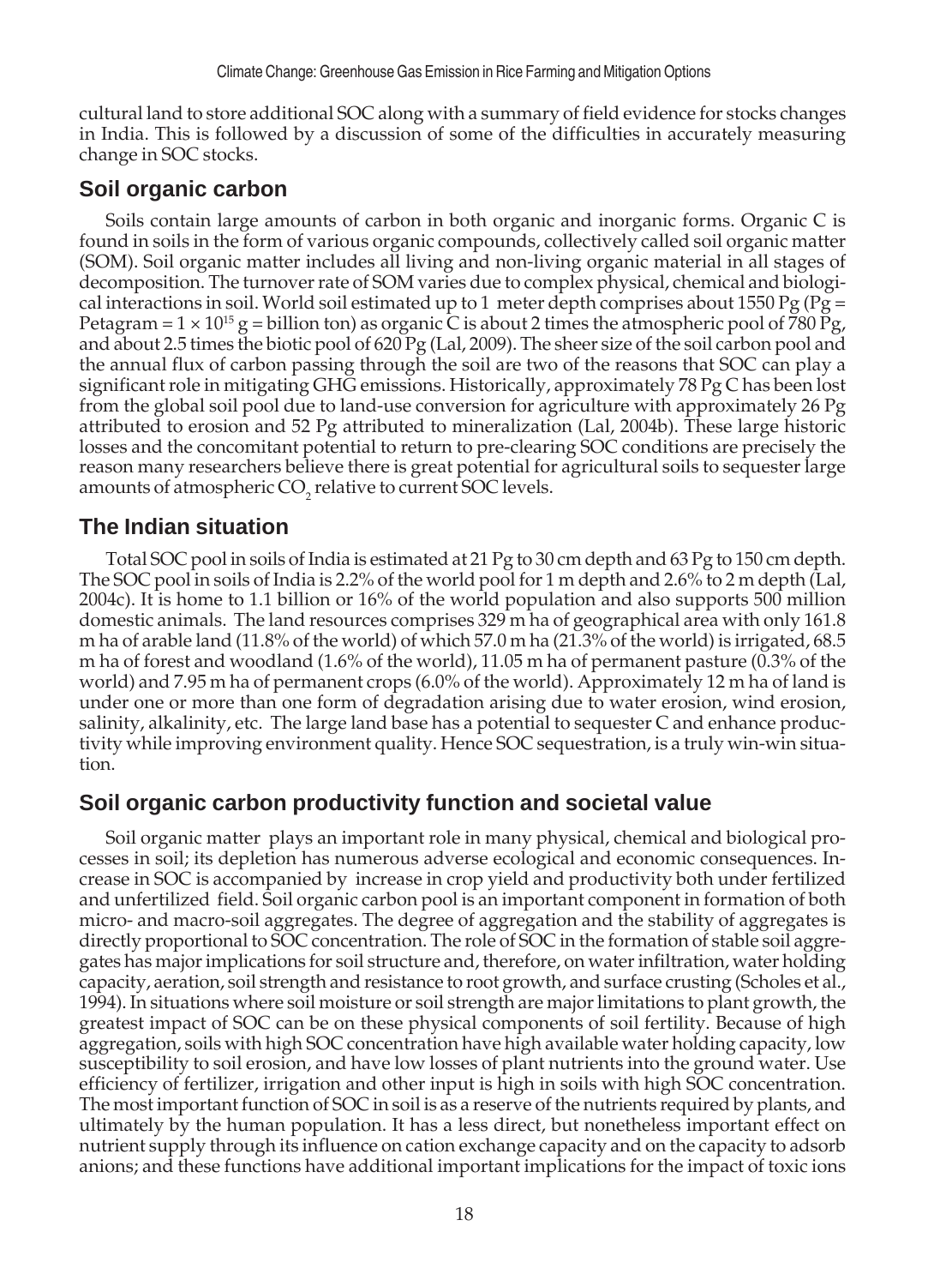and biocidal agrochemicals (Woomer et al., 1994). All other factors remaining the same, soils with high SOC concentration have more agronomic/biomass productivity than those with low SOC concentration (Sandhu et al., 1996).

## **Soil organic carbon sequestration and greenhouse gas mitigation potential**

A substantial portion of emitted carbon dioxide  $(CO_2)$  is sequestered in agricultural biomass and soil. The potential of agriculture (excluding bioenergy) to absorb large quantities of atmospheric  $CO_2$  through soil carbon sequestration which has strong synergy with sustainable agriculture is widely being put forward as one of the mitigating options for climate change (Lal, 2002; Post et al., 2004). Thus, one of the more promising ways to reduce the rate of rise in atmospheric  $CO<sub>2</sub>$  is to encourage management policies that promote C sequestration in vegetation and ultimately in soils (Idso & Idso, 2002). Soils of India have lower SOC and hence there is a large sink capacity for atmospheric  $CO_2$  sequestration. The IPCC  $2<sup>nd</sup>$  assessment report estimated that the global potential  $CO_2$  mitigation by agriculture could be in the range of 0.9–2.5 Gt C yr<sup>-1</sup> (Gt = Giga tone = 1 x 10<sup>9</sup> t) including 0.5–1.6 Gt C yr<sup>-1</sup> from biofuel production, 0.1 Gt C yr<sup>-1</sup> from fuel savings and a limited restoration of previously cultivated wetland soils, the remaining  $0.4$ –0.9 Gt C yr<sup>-1</sup> mitigation potential from increased soil carbon sequestration. This does not mean that a sequestration potential of several hundreds of  $Tg C yr<sup>-1</sup>$  would not be worth the trouble to realize, since such an improved soil humus management provides lots of other agricultural and environmental benefits and upset some of the GHG emissions from agriculture particularly rice.

It is estimated that globally, over the next century, agricultural soils could sequester 40 to 80 billion metric tons of carbon (Cole et al., 1997). Total potential of SOC sequestration in India is 12.7 to 16.5 Tg C yr<sup>-1</sup> including 7 to 10 Tg C yr<sup>-1</sup> for restoration of degraded soils and 6 to 7 Tg C  $yr<sup>-1</sup>$  for adoption of recommended management practices (RMP) on agricultural soils (Lal, 2004c). The RMP related estimations are based on eco-region wise extrapolation and the rates of SOC sequestration from data of long-term experiments reported in the literature (Swarup, 1998). There could always be a possibility to have forward revision of these figures through adoption of varied innovative management practices and precision in estimation. The recent works on rate of carbon sequestration under different eco-regions in different cropping system with varied soil management options (Purukayastha et al., 2008; Kundu et al., 2007; Banger et al., 2009; Majumdar et al., 2008; Padre-Tirol et al., 2007; Nayak et al., 2009; Nayak et al., 2012) are some examples of technical potential of SOC sequestration. Similarly, different land degradation figure has been reported by various agencies due to use of different scale and methodologies, the first approximation of harmonized statistics shows that about 120.72 m ha as waste land and degraded land (Yadav & Sarkar, 2009), there is a need for its rehabilitation by different land use and soil management practices which could be an important sinks for carbon.

# **Soil carbon pools**

Soil organic carbon can be partitioned into discrete pools according to its age or the amount of time it takes to turn over (Jenkinson & Raynor, 1977; Parton et al., 1987). Mean residence times of these pools are dependent on resistance to decay and the extent of protection against decomposition. The three main SOC pools are: (i) the active pool, with a turnover time in the order of weeks; (ii) the slow pool with a turnover time in the order of decades; and (iii) the passive pool with a turnover time in the order of millennia. The active pool is made up of readily oxidisable materials including, the microbial biomass carbon (MBC), light fractions of organic carbon (Soluble carbohydrates, extracellular enzyme, water extractable C), and is largely controlled by climate and residue inputs. About 10 to 30% active fraction is responsible for maintaining soil microorganisms.

 The active soil C pool is most susceptible to soil management practices and is frequently used as an early indicator to SOM dynamics due to its faster turnover (Alvarez et al., 1998), so that changes caused by management or environmental stresses can be detected earlier in this pool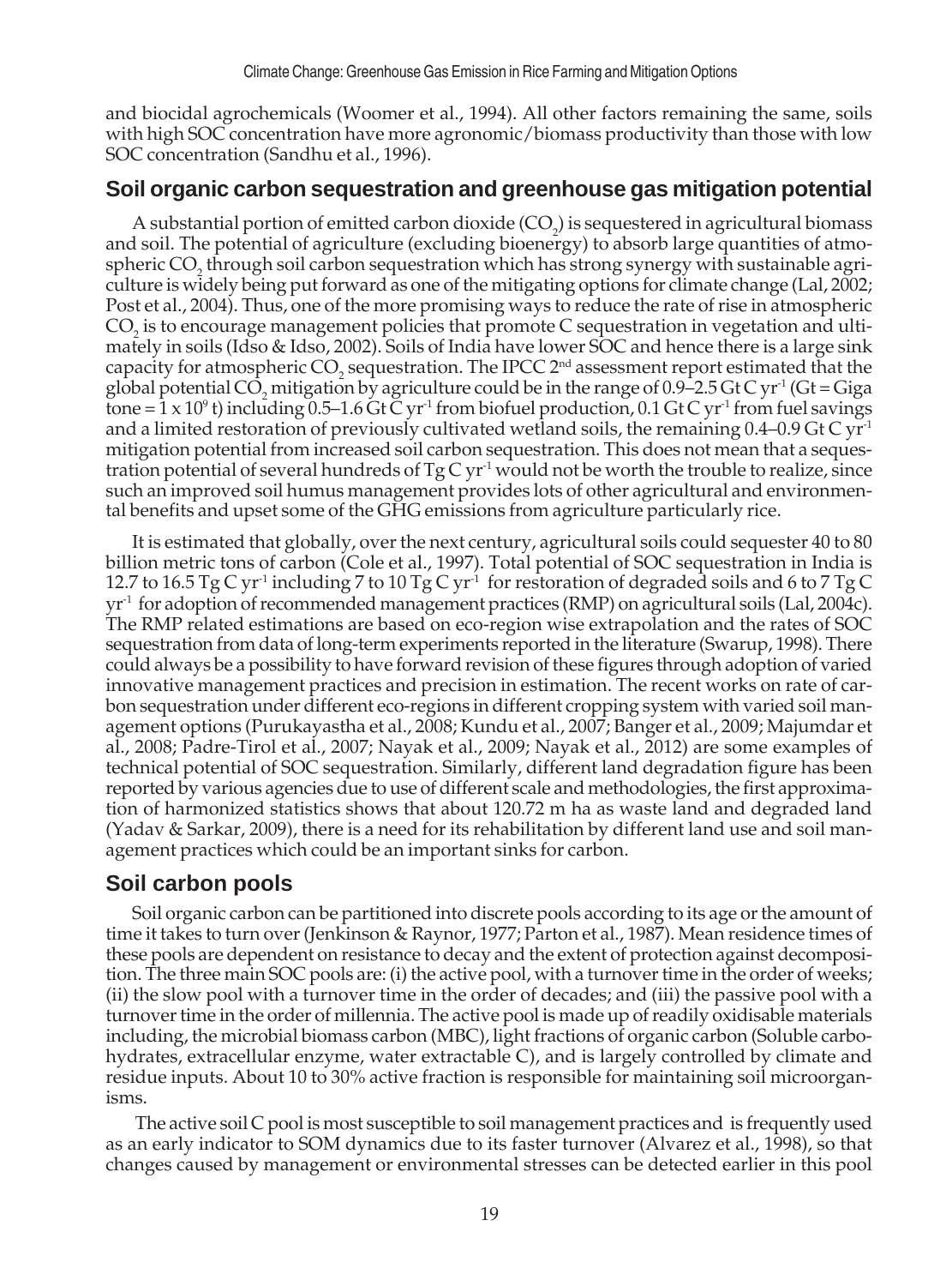than in the SOC pool as a whole. This can be particularly important in cases where environmental conditions change over a relatively short time. The slow and/ or very slow pools contain moderately decomposable material within macro- and micro aggregates and particulate organic carbon (POC) of 50 µm- 2.0 mm in size (Parton et al., 1987). The passive or recalcitrant pool includes humic acid, fulvic acid, humin, organo-mineral complex formed from the turnover of microbial and slow SOC that are chemically resistant to, or protected from further microbial degradation (Schimel et al., 1994). Humic substances have a complex aromatic structure. Many of the carbon components have hydrocarbon-type structures, whose C-C bonds and C-O-C linkages are difficult to break, and thus are not easily decomposed. Therefore, humic substances represent C component's resistance to biological decomposition in soils.

## **Stability and turnover of soil organic carbon**

Three main mechanisms of SOC stabilization have been proposed: (1) chemical stabilization, (2) physical protection and (3) biochemical stabilization (Christensen, 1996; Stevenson, 1994). Largely chemical stabilization is the result of physico-chemical interaction of SOC with soil minerals through the process of cation bridging, ligand exchange and hydrogen bonding. It depends on various factors, including the characteristics of the organic matter, reactivity and specific surface of soil minerals, base-cation status, presence of Fe and Al oxides, pH, and redox conditions (Sollins et al., 1996; Baldock & Skjemstad, 2000; Von Lutzow et al., 2006). Physical protection of C is intimately tied to processes responsible for creation, turnover, and stabilization of soil aggregates at multiple, often hierarchical, scales (Tisdall & Oades, 1982; Jastrow & Miller, 1998; Six et al., 2004) which make the substrate spatially inaccessible to microbes and enzymes. However, its relevance is mainly limited to topsoil horizons. Biochemical stabilization is understood as the stabilization of SOC due to its own chemical composition (e.g. recalcitrant compounds such as lignin and polyphenols) and through chemical complexing processes (e.g. condensation reactions) in soil. There is an important class of biochemically recalcitrant compounds, generically termed black carbon, formed as result of fire (Lehmann et al., 2008) that can constitute a significant fraction of SOC in most soils.

Soil organic carbon cannot increase forever; it can only reach a certain balanced level (Hassink, 1996). The equilibrium point of SOC over a long time can be affected by many factors including climate, vegetation type, nutrient availability, disturbance, land use, and management practices (Six & Jastrow, 2002). Although tropical conditions favor SOC decline, its level seldom reaches a stage of complete exhaustion. Rather, SOC levels in cultivated soils tend to attain a steady state, described as a lower equilibrium limit (Buyanovsky & Wagner, 1998). There is also an upper limit for SOC that is the equilibrium content typical for a virgin ecosystem. If SOC loss by erosion is negligible, then SOC level in a properly managed soil fluctuates between these two extremes. Cultivation alone tends to stabilize the SOC at the lower equilibrium level, but SOC additions and fertilizer applications tend to shift the equilibrium towards the upper limit.

Hence, similar management practices may result in positive sequestration in one soil that is far from its maximum C stabilization level, while no change in another soil that is much closer to its upper equilibrium point. With the same input of organic material in terms of quantity and quality, clay soils contain more organic matter than sandy soils (Jenkinson, 1988). The annual change of SOC is equal to the annual mineralization amount minus the annual accumulation. Thus, a zero annual change of SOC can be interpreted as having reached a balance because total mineralization must be equal to total accumulation. Therefore, if the actual annual mineralization rate can be determined, it is possible to calculate the requirement of organic materials to reimburse the SOC lost by mineralization in the field, thereby maintaining SOC equilibrium (Chun-Yan et al., 2006). The mean residence times of SOM vary from less than one year to a few hundred years, if properly managed, the soil and plant have a significant potential to act as temporary carbon sinks. The human-induced carbon sinks, however, require a continuous effort, not only in order to be established, but also to be maintained.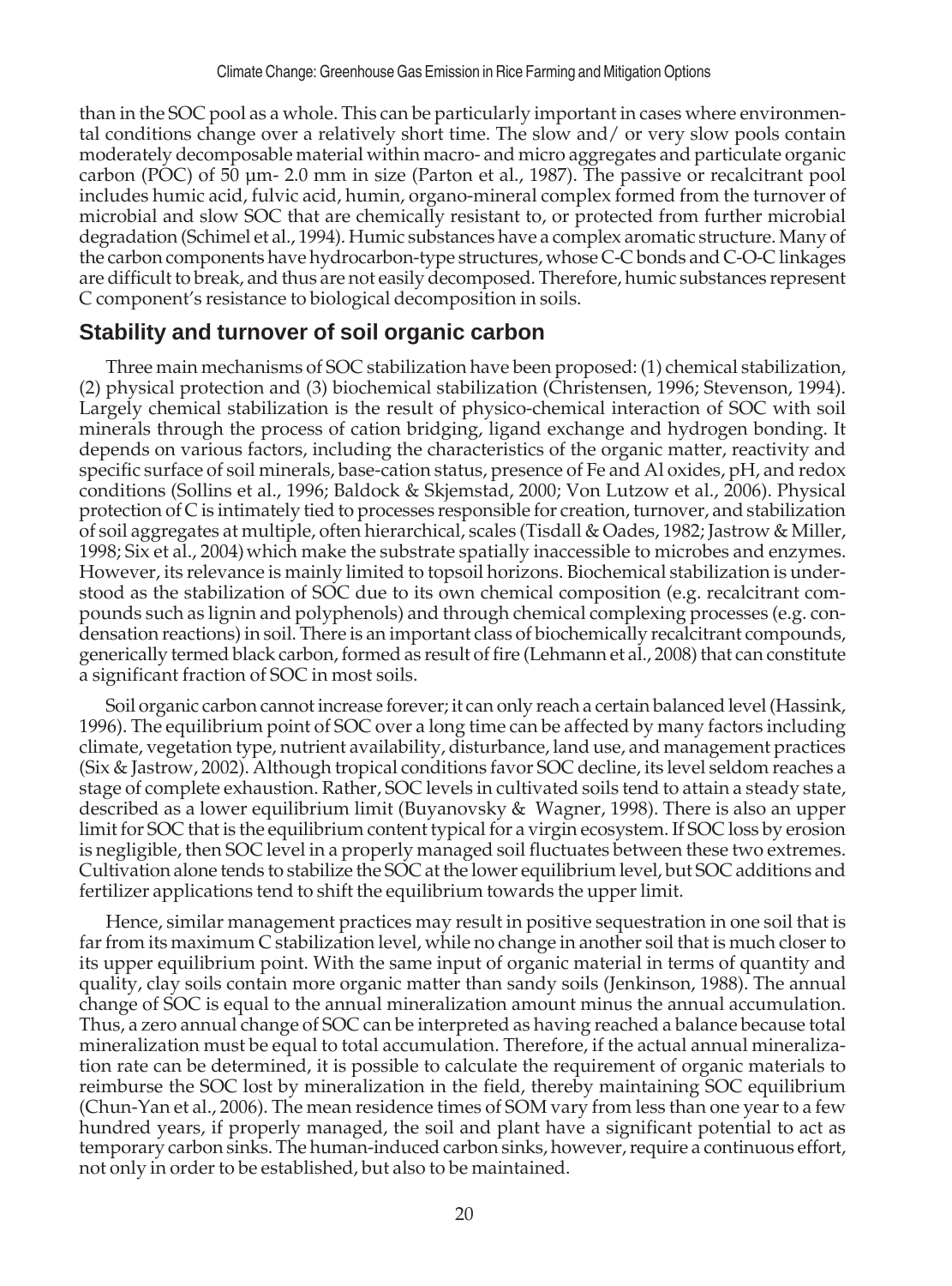## **Mechanism of soil organic carbon sequestration**

Soil carbon sequestration refers to the storage of carbon in a stable form. It occurs through direct and indirect fixation of atmospheric  $CO<sub>2</sub>$ . Direct soil carbon sequestration occurs by inorganic chemical reactions that convert  $\mathrm{CO}_2$  into soil inorganic carbon compounds such as calcium and magnesium carbonates. Direct plant carbon sequestration occurs as plants photosynthesize atmospheric  $CO_2$  into plant biomass. Subsequently, some of this plant biomass is indirectly sequestered as SOC during decomposition processes of aboveground residues, belowground residues-accumulation of SOC due to the humification after plant death and rhizodeposition of root exudates and other root-borne organic substances released into the rhizosphere during plant growth as well as sloughing of root hairs and fine roots by root elongation. In total, various

rhizodeposits accounting for up to 7 to 15% of net primary productivity (NPP) (Swinnen et al., 1995). Root exudates probably do not directly contribute much to soil C stocks as most of these low-molecular weight exudates have halflives of only 20 to 40 minutes in soil (Boddy et al., 2007). In addition to this mycorrhizal fungi also contributes soil carbon stocks. Associations between plant roots and arbuscular mycorrhizal fungi (AMF) are ubiquitous in agroecosytems. Estimates of the amount of C allocated to fungal associates range from 4 to 20% of NPP (Graham, 2000) with a large fraction of this C supporting the growth



**FIGURE 1.** *Schematic diagram of soil carbon sequestration*

of new hyphae which have been estimated to have a turnover rate of days to months, while the direct contributions to C stocks from hyphal turnover appears small (Zhu and Miller, 2003), the indirect effects that hyphal growth has on soil structure and aggregate stability can have significant impacts on total SOC stocks (Miller & Jastrow, 1990). However, a glyco protein like substances produced by hyphae termed as glomalin is having very slow decomposition. Photosyntetically active soil microflora also contribute some of the carbon inputs to the soil. The amount of carbon sequestered at a site reflects the long-term balance between carbon uptake and release mechanisms (Fig. 1). Many agronomic, forestry, and conservation practices, including suitable management practices, lead to a beneficial net gain in carbon fixation in soil**.**

## **Commoditization of soil organic carbon**

Soil organic matter is therefore one of our most important national resources; its unwise exploitation has been devastating; and it must be given its proper rank in any conservation policy. There is a need for determining a just value of soil organic carbon as commodity which can be traded like any other farm product. Under valuing a resource can lead to its abuse. It is important to identify criteria for determining the societal value of soil C for soil quality enhancement and ecosystem service, and using it for trading purposes**.** Carbon credits and its marketing are one such international attempt to mitigate the growth in concentrations of GHGs by commoditizing the carbon. Soil and biotic carbon is treated as a tradable commodity under clean development mechanism (CDM) of the Kyoto Protocol.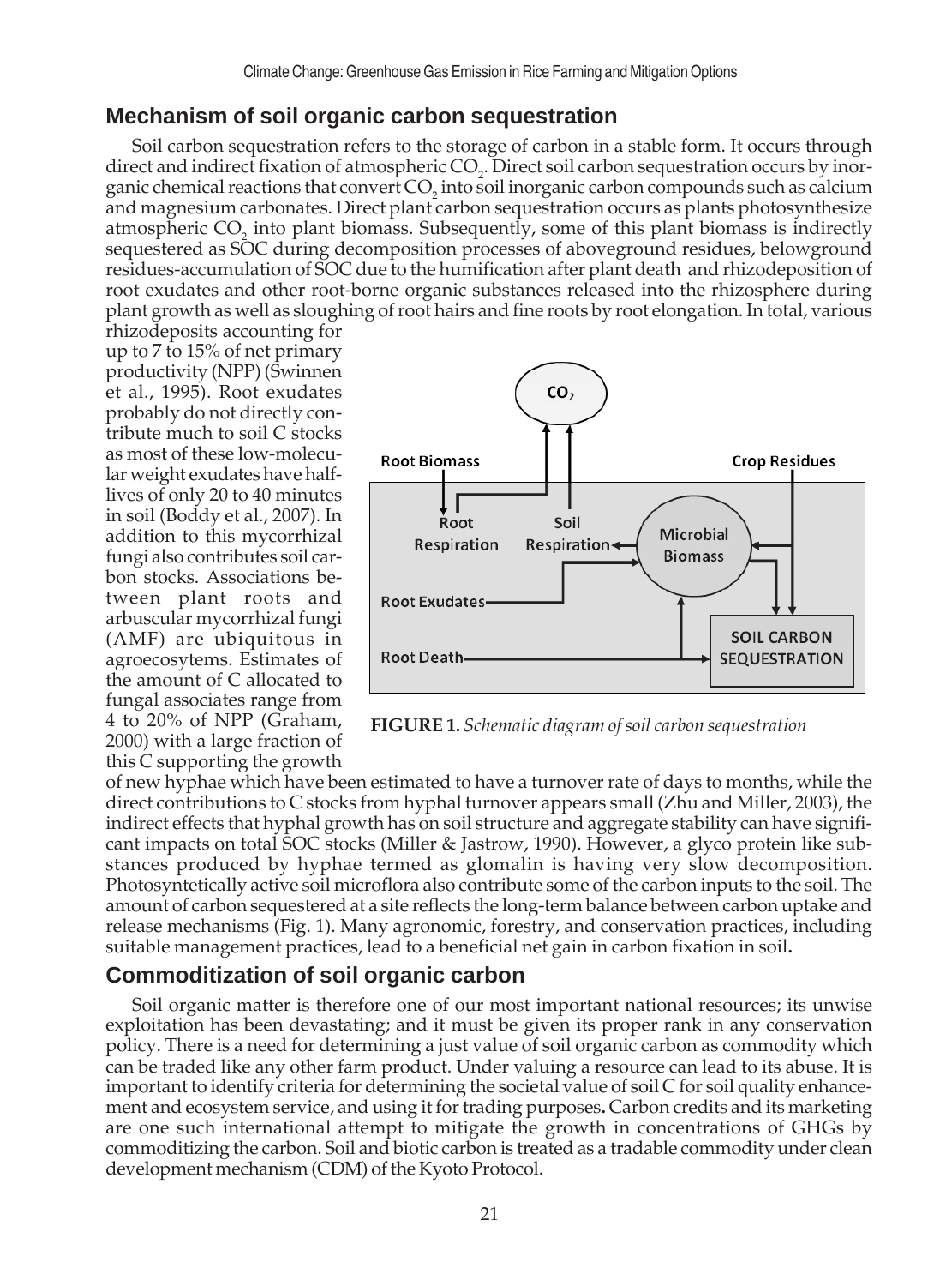#### **Clean development mechanism**

Kyoto Protocol 1997 establishes the CDM, an institutional framework for direct foreign investments in GHG mitigation projects in developing countries. The objective of the CDM is to stimulate sustainable development in the developing countries, where the CDM projects will be implemented, the so-called host countries, and to give industrialized countries with high mitigation costs access to low-cost GHG offsets (formally Certified Emission Reductions, or CERs, in the Kyoto Protocol) in developing countries. With the CDM, the industrialized countries could count emission reductions and C-sink enhancement in developing countries against their commitments to reduce their GHG emissions. Recently political pressure to include soil activities under the Kyoto Protocol has been growing (New Scientist, 1998), even though the issue is a contentious one for the Parties to the UNFCCC (Nature, 2000). Article 3.3 of the Protocol explicitly mentions emissions from sources and removals by sinks as a direct consequence of human intervention affecting land-use changes, deforestation, reforestation and afforestation undertaken since 1990. Article 3.4 identifies agricultural land as a possible C source which should be included in the emission inventories that are prepared regularly by the UNFCCC Parties. However, the Protocol does not include provisions for national crediting for C sequestration in agricultural soils. During the first five-year commitment period (2008-2012) of the Kyoto Protocol, afforestation and reforestation projects will be eligible for crediting under the CDM. Other sink activities, such as forest conservation and soil C sequestration, will not be eligible. Still, soil C sequestration could become eligible for crediting under the CDM during subsequent commitment periods (Ringius, 2001).

#### **Baseline, permanence and leakage**

Baseline establishment is one of the key requirement i.e. carbon emission by sources or reduction by sinks in the absence of the CDM project. Baseline could be based on the most likely land use at the start of project. Additionality is defined as how much of the sequestration is a result of project implementation, beyond the estimated sequestration that would occur without the project. Permanence refers to the life span of the sequestered carbon; that is, whether the additional carbon sequestered at a site can be considered long-term or permanent with a low potential for later release or re-emission. It is evident that soil C re-accumulation schemes would need to be in place over long time-scales, raising the issue of whether C stocks are permanent or potentially reversible. How could stocks be protected against subsequent destructive interference resulting in losses? In this context, it should be realized that below-ground C normally is more protected than above-ground C during fire and other destructive events. Moreover, forests might be felled at a later point, but it is unlikely that agriculture will be reverted back to forests in India. Neither is it likely that farmers who benefit economically from conservation tillage will switch back to intensive tillage practices. More work is needed on the question of permanence of soil C sequestration. For instance, certain types of contracts may help to reduce the risk of reversal of C sequestration (Marland et al., 2001; Ellis, 2001). Carbon sequestration in soils might avoid problems of leakage because of its potential local benefits. The term leakage refers to the situation where a project unintentionally shifts an undesirable activity from the project site to another site, for instance a forest conservation project that prevents deforestation within the project area, and instead increases deforestation outside this area. However, soil C sequestration systems are less likely to create leakage effects because they will frequently be more desirable than alternative land-use systems.

## **Soil carbon trading**

One carbon credit is equal to one ton of  $CO_{2'}$  or in some markets,  $CO_{2}$  equivalent gases. Certified emission reductions (CERs) are a type of emissions unit (or carbon credits) issued by the CDM Executive board for emission reductions**.** Greenhouse gas accounting for soil carbon in agriculture under the Kyoto Protocol is based on the rate of change in carbon stock. Therefore, if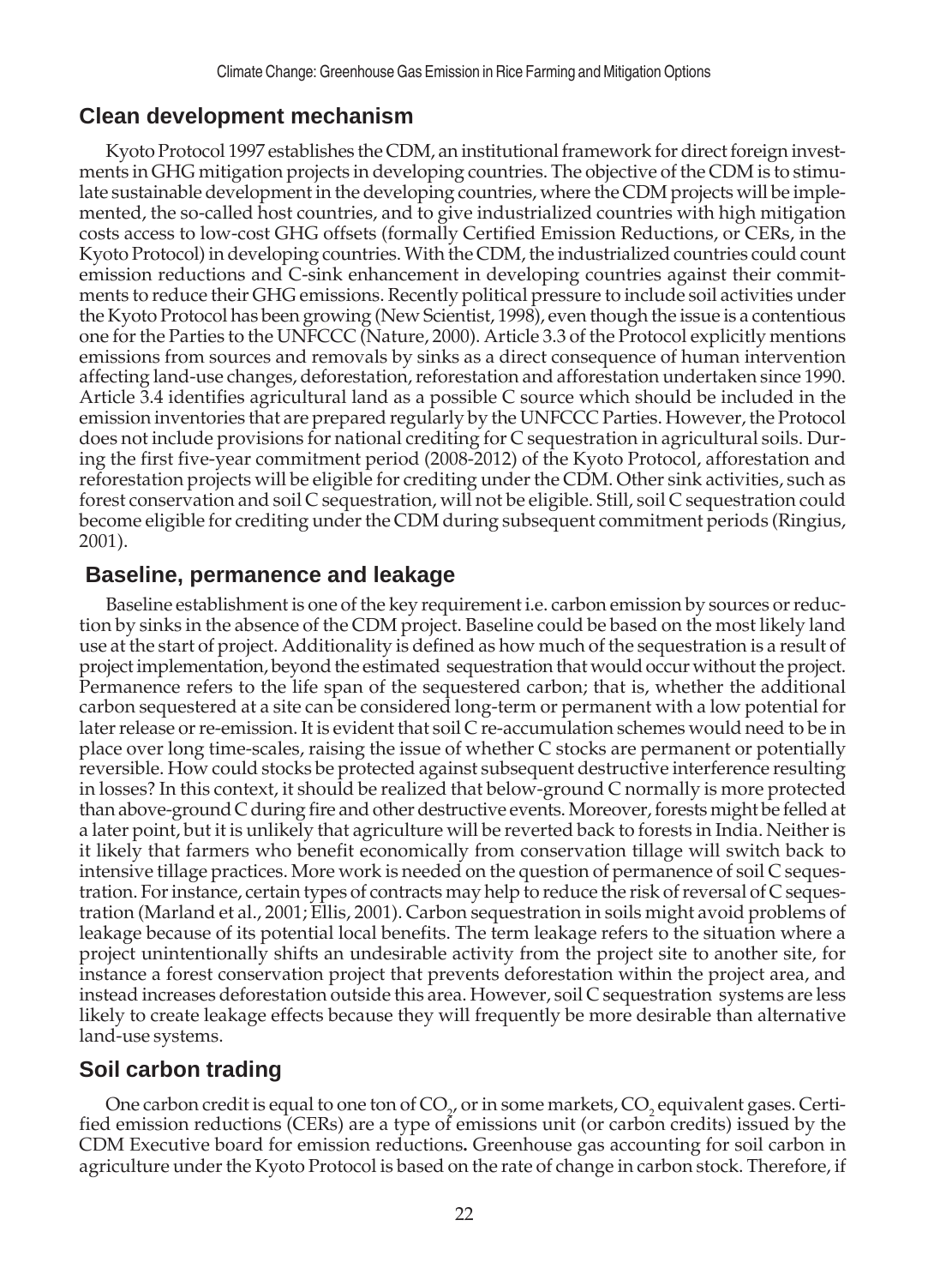conventional practice causes a decline and the new practice reduces the rate of loss, credit can be earned. This is a real reduction in emissions that could be counted under an emissions trading scheme.

Though, the Kyoto Protocol does not include provisions for national crediting for C sequestration in agricultural soils, many Nation States, MNCs invest in carbon sequestration efforts outside Kyoto. This meets Corporate Social Responsibility and also legislations as in California that requires carbon emission reductions or sink enhancement. This ensures the relaxed conditions of additionality, leakage, low transaction costs. It is estimated that conversion of all crop lands to conservation tillage in United States could sequester 25 Gt C over next 50 years. Some farmers have started receiving payments from coal burning utilities in emission trading arrangements brokered through Chicago Climate exchange (Baker et al., 2007) and payment are based on the premises that conservation tillage sequester the equivalent of  $0.5$  t CO<sub>2</sub> ha<sup>-1</sup> yr<sup>-1</sup>. Small and marginal farmers constitute major chunk of land holders in India. Aggregating small land holders (1-5 acre farm size) to make a meaningful transaction is a challenge for paying the benefit of carbon credits. However reputed organization can verify the activity undertaken for C sequestration or reducing C emission and award the VERs (verified emission reduction), which in turn can be traded. However there are many questions remained to be answered before soil carbon trading is reality in agriculture and these are:

- a. Will agricultural soils be approved as means to meet GHG emissions commitments?
- b. Will incentives be adequate so that landowners will maintain practices that sequester C?
- c. Can incentives be designed so that countervailing C losses aren't stimulated?
- d. How will emissions reductions be integrated into total fabric of agricultural policy?
- e. How will international agricultural activities come into play?

## **Management practices and soil carbon sequestration**

The carbon storage below ground in the form of soil organic material may increase agricultural productivity and resilience to climate change. Many promising practices for soil carbon sequestration have been identified (Kimble et al., 2002). Long term studies have shown that improved fertilizer management, manuring and compost application, residue incorporation, crop rotation, green manuring, reduced tillage, adjusting irrigation method, restoration of waste land and agro-forestry enhance C storage. These practices not only promote sustainable agriculture but also mitigate the impact of climate change through both carbon sequestration and minimized emissions of GHGs. A single land use or management practice will not be effective at sequestering C in all regions (Lal et al., 1998). The cropping systems and the management practices that could provide C input higher than the above critical level are likely to sustain the SOC level and maintain good soil health in the subtropical regions of the Indian subcontinent (Mandal et al., 2007). For example, a legume-based cropping system accumulates carbon at a lower rate than a cereal-based system, as its residues decompose more rapidly, and a soil under continuous flooded rice (rice-rice) accumulates carbon at a higher rate than under a rice-wheat rotation that is aerobic for part of the time. Long term experiments on rice based system has shown that balanced fertilization with NPK, however, caused an enrichment (9.3-51.8% over the control) of SOC, its extent being influenced by the cropping systems (Mandal et al., 2007). Similarly in long term rice-wheat experiment conducted in different agro-climatic zones of India, indicated that application of 50% NPK + 50% N through FYM in rice,  $100\%$  NPK in wheat (NPK + FYM), sequestered 0.39 0.50, 0.51 and 0.62 Mg C ha<sup>-1</sup> yr<sup>-1</sup> over control (no NPK fertilizers or organics), respectively at Ludhiana (Trans Gangetic Plains), Kanpur (Upper Gangetic Plains), Sabour (Middle Gangetic Plains) and Kalyani (Lower Gangetic Plains) (Nayak et al., 2012). In India each year 19.6 m t of straw of rice and wheat are burnt. If used as recycled biomass, this potentially translates into 3.85 m t of organic carbon, 59,000 tonnes of nitrogen, 2,000 tonnes of phosphorous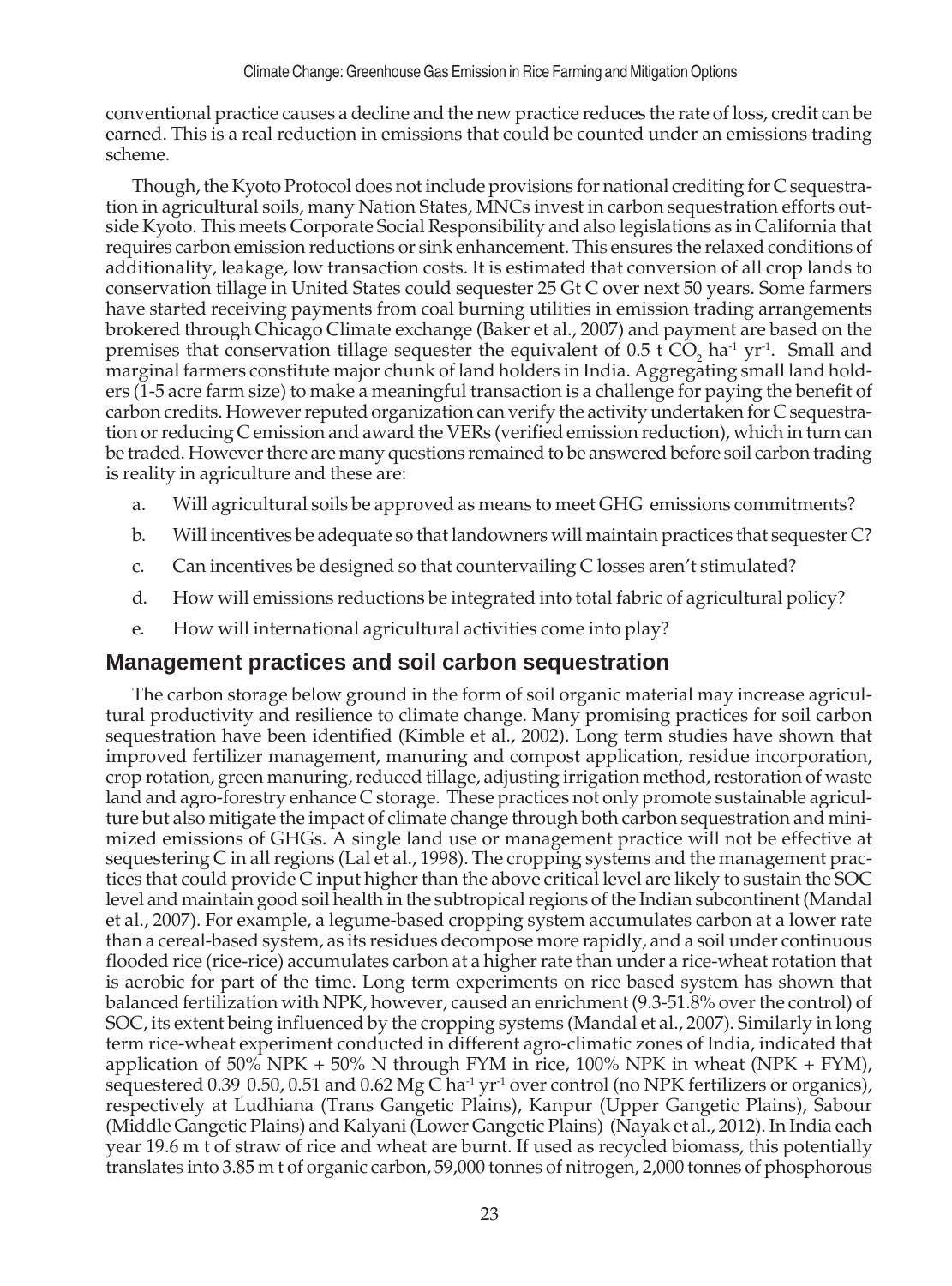and 34,000 tonnes of potassium and could be one of the potential options for improving the SOC stocks of soil. Saline and sodic soils are of widespread occurrence in the arid and semiarid regions of northern India, limiting the productivity of more than 2.5 m ha of otherwise arable lands in the Indo-Gangetic plains (Abrol & Bhumbla, 1971). Afforestation and reclamation of these lands through agroforestry systems have been reported to increase SOC content and improve the biological properties of sodic soils (Singh, 1996; Singh & Singh, 1997). When sodic soil was reclaimed and restored, we estimated SOC sequestration rate of 0.826 Mg C ha<sup>-1</sup> yr<sup>-1</sup> under *Prosopis juliflora* plantations and 0.689 Mg C ha<sup>-1</sup> yr<sup>-1</sup> under rice-wheat system (A.K. Nayak, personal communication 18 Feb, 2012). If offset payments to agricultural activities and payments to the carbon credit gained so in developing countries are allowed under a new climate change agreement, there is significant potential for mitigation activities involving land use including practices such as conservation agriculture, improved nutrient and water management and conversion of low-productivity crop land to pasture or agriculture and, in some cases, to forests.

Converting harvestable biomass to more recalcitrant C rather than completely combusting it offers a new approach to terrestrial sequestration as a potential side benefit of bioenergy production and is called Biochar or Biomass carbonization. With low-temperature pyrolysis, biomass is carbonized by heating under low-oxygen conditions while producing liquid and gaseous biofuels. Since combustion would not be complete, char-like substances would also be produced (Post et al., 2009). There is a scope for converting 19.6 million tonnes of straw of rice and wheat which are burnt annually in India into chemically stable forms – through biochar a clean process where heat and combustible gases are captured and used and C is stored in soil. Recent developments in genomics provide an unprecedented opportunity to identify genes, enzymes, biochemical pathways, and regulatory networks that underline rate-limiting steps in C acquisition, transport, and fate-and thereby yield new approaches to enhance terrestrial C sequestration. An investment in these new approaches to increase biomass production in agricultural crops and fast-growing trees in managed plantations is required to tap the potentials.

# **Measurement, monitoring and verification of soil organic carbon**

To monitor carbon changes in soil and biotic pool, there is a need to improve the accuracy and costs of soil carbon sampling and measurement methodology. Stocks of organic C in soils are determined from two variables, namely SOC concentration and bulk density. Determination of organic carbon concentration is usually done by wet oxidation (Walkley & Black, 1934) or dry combustion (Wang & Anderson, 1998). The wet oxidation method is known to underestimate the amount of organic C in most samples so a correction factor needs to be applied. The magnitude of the correction factor is known to vary across soil types. Despite more accurate methods being available, the Walkley-Black technique is still used in some laboratories, particularly in India. Significant progress has been achieved during the past 10 years toward refining, enhancing, and adapting the method for measuring and monitoring soil carbon sequestration at field and regional scales. It is now possible to measure soil carbon changes as small as  $1$  Mg C ha<sup>-1</sup> in a period of 3 years (McConkey et al., 2000) or estimate it with the use of simple or complex simulation models (Paustian et al., 1997; Smith, 2007). Measurement needs to be corrected and the measurement process needs to be unbiased, and more accurate measurements will be more broadly accepted. Article 3.4 of the Kyoto Protocol states that "uncertainties, transparency in reporting, and verifiability" should all be accounted for when monitoring carbon sink activities (Smith, 2004).

 Recently several instruments have been developed for *in-situ* measurements of soil carbon which include laser-induced breakdown spectroscopy (Cremers et al., 2001), inelastic neutron scattering (Wielopolski, 2000), and diffuse reflectance IR spectroscopy (Christy et al., 2006) in the near-infrared and mid-infrared wavelength regions of 400–2500 and 2500–25,000 nm, respectively. Measurement and monitoring approaches using current or advanced methods need to be integrated to field-level and regional scales using computer simulation and remote sensing on some dynamic and geographically appropriate basis (Paustian et al., 1997; Smith, 2007). For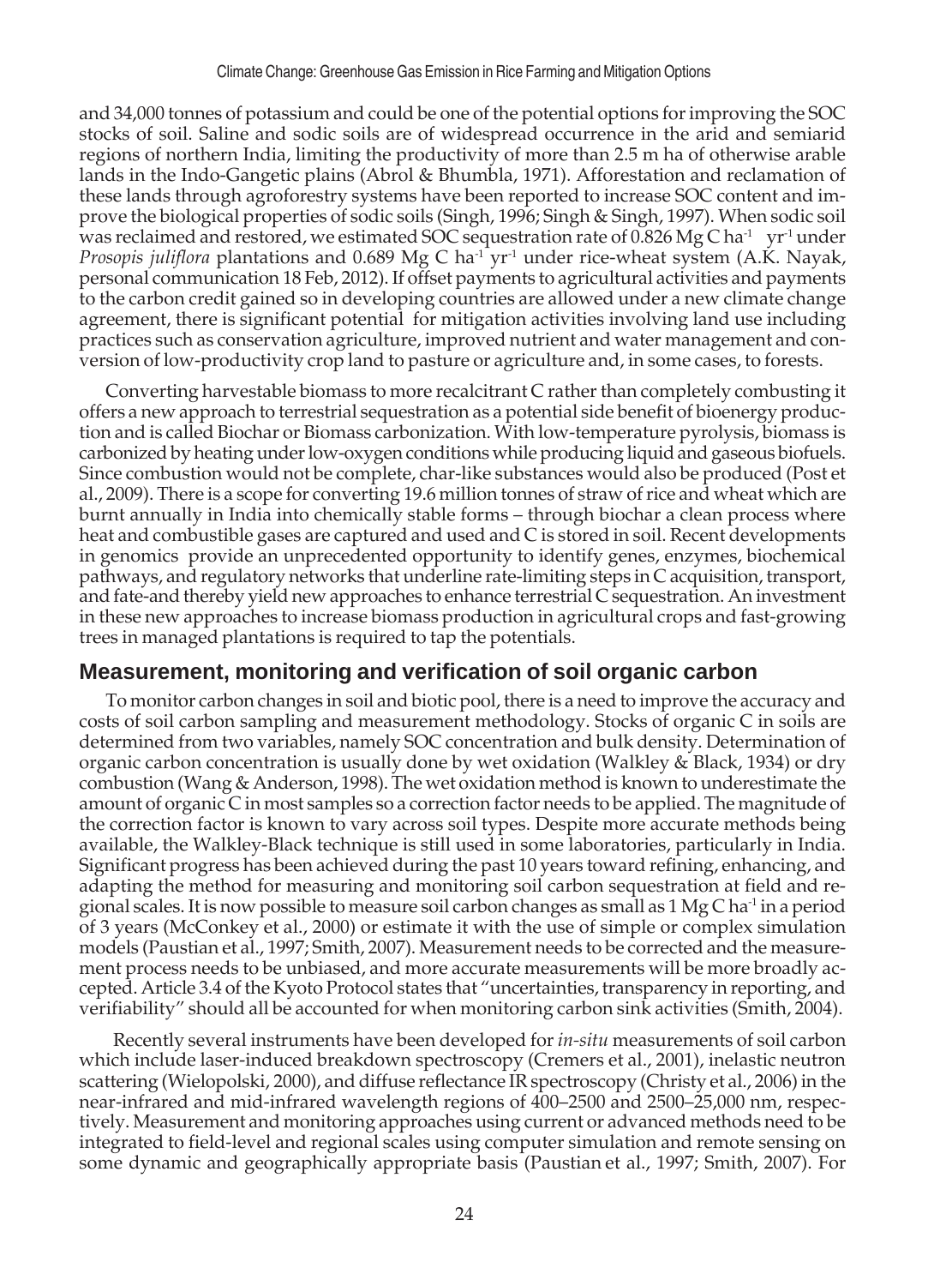trading purpose uncertainties in measurement, transparency in reporting, and verifiability should be accounted for when monitoring carbon sink activities.

Monitoring soil carbon changes at the project level are potentially costly and highly variable in carbon stocks on micro and macro scales due to multiple pools and small incremental changes anticipated. Hence estimation of soil carbon change could be undertaken by: 1) using SOC stock change values for specific practices reported in literature based on research studies; or 2) using process-based models of soil carbon dynamics, parameterised from experimental data; or 3) through a combination of baseline measurement to assess the vulnerability of soil carbon pools, and modeling informed by baseline measurements and understanding of the factors driving soil C dynamics.

#### **Calculation of soil organic carbon stocks**

Carbon results are generally reported in metric tons of  $CO<sub>2</sub>$  equivalents and compared to reference sample data to determine carbon additionality potential. Equations for conversion of carbon (C) results to  $\mathrm{CO}_2$  equivalents (Tian et al., 2009) are as follows:

Where  $\%C$  = Mean percent organic carbon over the depth interval & treatment unit of interest

$$
\text{SOC stock (Mg SOC ha}^{-1}) = \frac{\%C}{100} \times BD \times AD \times \frac{1000 \text{ m}^2}{\text{ha}}
$$

 $BD = Mean bulk density (in Mg m<sup>-3</sup>)$ 

AD = Soil depth interval of interest (in m)

Conversion to  $CO_2$  equivalents in Mg (metric tons) per hectare:

Quantitative and reliable assessment methods of SOC are required to characterize soil properties and ecosystem functions. Soil organic C is a dynamic pool, and net changes in C sequestra-

$$
\frac{\text{Mg CO}_2}{\text{ha}} = \frac{44 \text{ g/mole CO}_2}{12 \text{ g/mole C}} \times \frac{\text{Mg C}}{\text{ha}}
$$

tion often are more informative than absolute quantities. It is important to quantify temporal changes, whether caused by ecosystem development or by management practices, because they manifest changes in crucial properties of ecosystems (properties of soils) and of the ecosphere (atmospheric CO<sub>2</sub>) (Ellert et al., 2002). Soil based approaches typically integrate various pieces of information, such as (i) temporal changes in SOC at single point, (ii) spatial variation in SOC distribution and associated cycling processes within landscape, (iii) geographical data on key variable such as land use, plant cover, soil properties, and climatic regime.

#### **Modelling of soil organic carbon stock changes**

Over the years, several review studies on soil carbon dynamics have been carried out to establish the state-of-the-art, identify shortcomings in the current modeling approaches for estimating and projecting SOC changes. Jenkinson (1990) classified SOM models based on the number of pools as single homogenous, two and multi-component models. Paustian (1994) grouped multi-component models into organism-oriented and process-oriented, based on soil biology and biochemical processes. McGill (1996) grouped 10 process-oriented multi-component models based on relevant attributes, such as their static and dynamic nature, spatial and temporal scale, soil properties and homogeneity of soil horizons, and effect of microbial biomass on dynamics of organic matter. Smith et al. (1999) reviewed SOM models for tropical ecosystems, covering model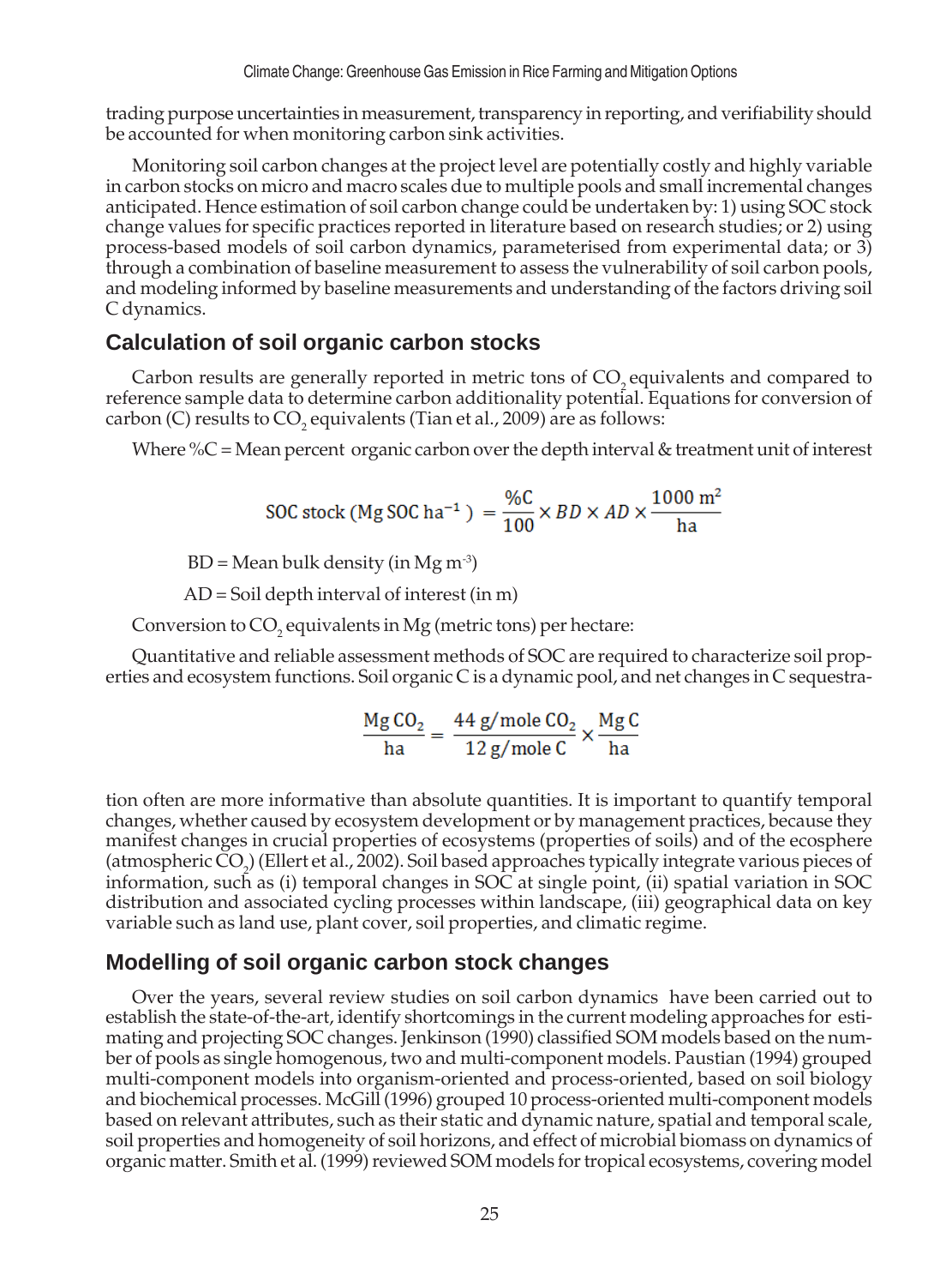use, input requirements, and outputs. Ma & Shaffer (2001) reviewed nine U.S. soil nitrogen dynamics models, as did McGechan & Wu (2001) for European models. They compared the descriptions of soil carbon and nitrogen dynamics in these models and the effect of various environmental factors on these processes. Grace & Merz (2001) classified models based on their main disciplinary orientation into ecological or agro-ecosystem models and agricultural or agronomic models, based on the data used for their calibration. RothC and Century (Cerri et al., 2004), have been demonstrated for several agricultural systems/ soil type combinations in India and abroad. Some of the SOM models and their characteristics for predicting SOC changes are given in Table 1.

| Model          | Land use<br>system            | Pool                                                                                                      | Component                                                                                           |
|----------------|-------------------------------|-----------------------------------------------------------------------------------------------------------|-----------------------------------------------------------------------------------------------------|
| <b>CANDY</b>   | Arable                        | 3 OM pool (active, stable,<br>inert)                                                                      | C and N Sub model                                                                                   |
| <b>CENTURY</b> | Grass land,<br>arable, forest | 2 litter pool (AOM metabolic<br>AOM structural) 3 SOM pool<br>(active, passive, slow)                     | Forest sub-model, grass and<br>crop sub-model, simulates the<br>dynamics of C, N, P and S           |
| <b>DNDC</b>    | Arable                        | 4 OM pool (litter, MBC, active<br>humus, passive humus)                                                   | Soil physical environment,<br>plant growth, organic matter<br>decomposition, and<br>denitrification |
| <b>NCSOIL</b>  | Arable                        | 2 residue pool, 4 SOM pool                                                                                | NCSOIL is a stand-alone model                                                                       |
| <b>ROTHC</b>   | Soil in<br>various<br>system  | Same as CENTURY                                                                                           | Does not contain a sub-model<br>for plant production                                                |
| <b>SOMM</b>    | Forest                        | 3 OM pool (litter, decompose<br>dlitter, topsoil humus)                                                   | Stand-alone model                                                                                   |
| Verberne       | Grass land                    | 3 FOM pool (decomposable,<br>structural, resistant),<br>SOM Pool (nonprotected,<br>protected, stabilised) | Soil water sub-model, soil<br>organic matter sub-model,<br>and soil N sub-model                     |
| Hybrid         | Ecosystem                     | Same as CENTURY                                                                                           | Stand-alone model                                                                                   |
| <b>ICBM</b>    | Arable                        | Two compartment model<br>does not include plant<br>processs                                               | Stand-alone model                                                                                   |

**TABLE 1.** *Characteristics of various soil organic matter models for predicting soil organic carbon change*

OM=Organic matter, SOM=Soil organic matter, AOM = Added organic matter, FOM =Fresh organic matter

# **Conclusions**

Many of the management options discussed in the paper tend to increase overall sustainability of existing agricultural systems and as such are required to be adopted in respective agro-ecological situations in India. As a society, we will have to assess whether or not it is acceptable to compromise productivity of certain crops because they are not C neutral or net carbon storing. Overall, it is suggested that farming practices that increase soil C accumulation without compro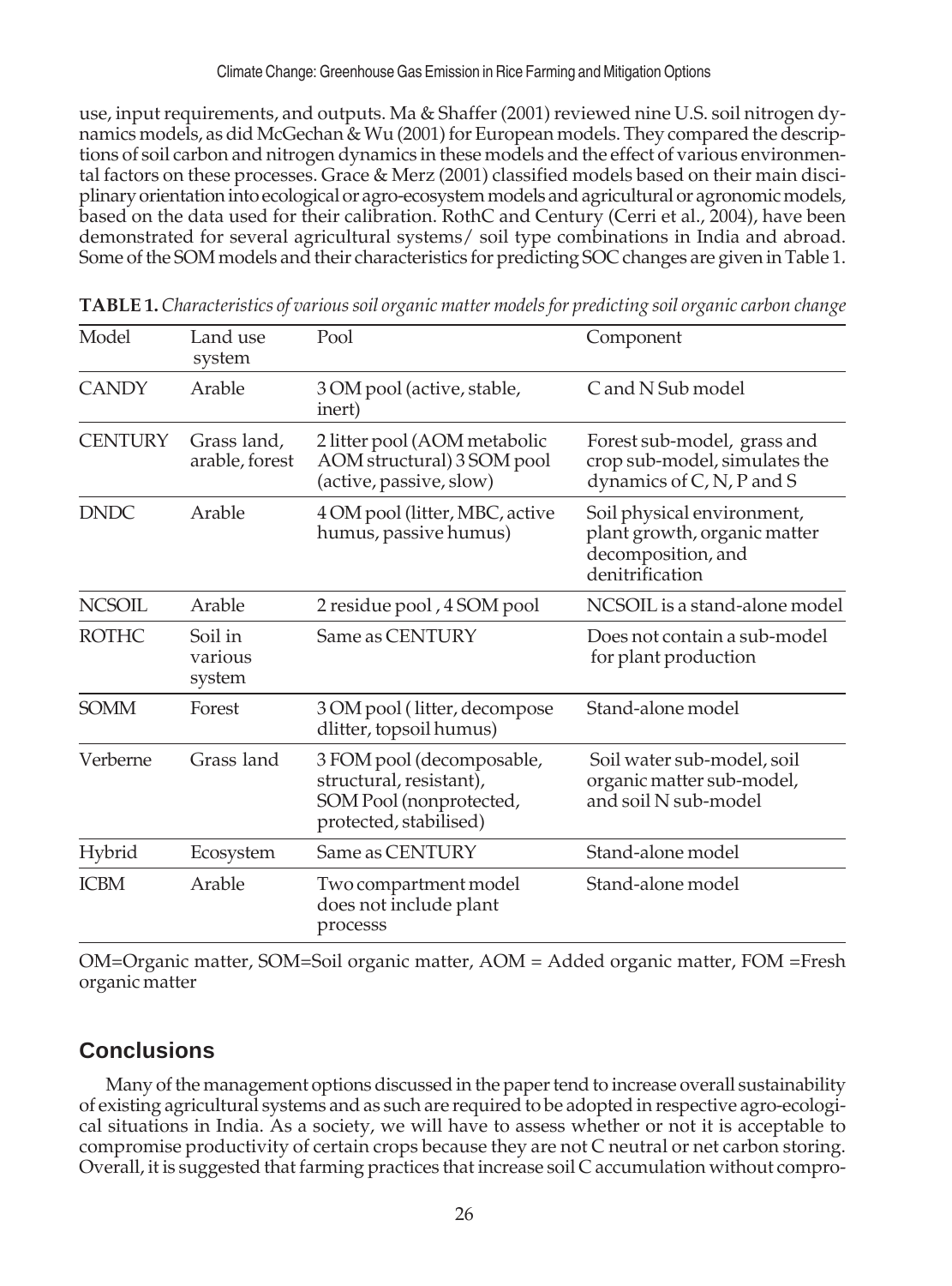mising yield should be encouraged. However many mitigation options in the agricultural sector have numerous co-benefits in terms of food security, environmental sustainability and farm profitability, we believe that governmental policies that promote adoption of these best management practices should be pursued regardless of the final status of agricultural soils in any carbon pollution reduction scheme. Continued efforts should be made for evaluating different agrotechnologies having high sequestration potential and low global warming potential without compromising the yield. Due to the complex nature of agriculture in India, quantitative predictions of SOC sequestration rates will likely always entail a large degree of uncertainty. For proper accounting at regional and national scale, there is a need for robust modeling coupled with detailed measurements in representative systems combined with verification of management practices and yields via reporting and remote sensing with some economic discounting to factor in verification uncertainty. Developing mechanisms and procedures for carbon trade negotiations and formulation of protocols under CDM projects for making other sink activities in our country such as forest conservation and soil C sequestration eligible for carbon credit is needed so that the farmers and land managers can be benefited and this can futher be extended to cover degraded and desertified soils. The political and economic problems associated with implementing soil C sequestration programs and its trading worldwide needs to be studied.

# **References**

- Abrol, I.P., & Bhumbla, D.R. (1971). Saline and alkaline soils in India, their occurrence and management. *World Soil Resources, FAO Report*, 41, 42-51.
- Alvarez, C.R., Alvarez, R., Grigera, M.S., & Lavado, R.S. (1998). Associations between organic matter fractions and the active soil microbial biomass. *Soil Biology and Biochemistry,* 30, 767-773.
- Baker, J.M., Ochsner, T.E., Veterea, R.T., & Griffis, T.J. (2007). Tillage and soil carbon sequestration. What do we really know?. *Agriculture Ecosystems and Environment,* 118, 1-5.
- Baldock, J.A., & Skjemstad, J.O. (2000). Role of the soil matrix and minerals in protecting natural organic materials against biological attack. *Organic Geochemistry,* 31, 697-710.
- Banger, K., Kukal, S.S., Toor, G., Sudhir, K., & Hanumantharaju, T.H. (2009). Impact of long term additions of chemical fertilizers and farm yard manure on carbon and nitrogen sequestration under rice-cowpea cropping system in Semi-Arid Tropics. *Plant and Soil,* 318, 27-35.
- Boddy, E., Hill, P.W., Farrar, J., & Jones, D.L. (2007). Fast turnover of low molecular weight components of the dissolved organic carbon pool of temperate grassland field soils. *Soil Biology & Biochemistry,* 39, 827-835.
- Buyanovsky, G.A., & Wagner, G.H. (1998). Changing role of cultivated land in the global carbon cycle. *Biology and Fertility of Soils,* 27, 242-245.
- Cerri, C.E.P., Paustian, K., Bernoux, M., Victoria, R.L., Melillo, J.M., & Cerri, C.C. (2004). Modeling changes in soil organic matter in Amazon forest to pasture conversion with the Century model. *Global Change Biology,* 10, 815-832.
- Christensen, B.T. (1996). Carbon in primary and secondary organomineral complexes. In M.R. Carter, B.A. Stewart (Eds.), *Structure and organic matter storage in agricultural soils.* (pp. 97-165). Boca Raton, FL: CRC Press.
- Christy, C.D., Drummond, P., & Lund, E. (2006). *Precision agriculture: Applications of an On the-Go Soil Reflectance Sensor*. Salina, Kans: Veris Technologies.
- Chun-Yan, W.U., Chen, Y., Wang, J., & Wang, S. (2006). Estimation of turnover and equilibrium of soil organic matter using a mathematical approach. *Pedosphere*, 16(5), 634-645.
- Cole, C.V., Duxbury, J., Freney, J., Heinemeyer, O., Minami, K., Mosier, A., Paustian, K., Rosenberg, N., Sampson, N., Sauerbeck, D., & Zhao, Q. (1997). Global estimates of potential mitigation of greenhouse gas emissions by agriculture. *Nutrient Cycling in Agroecosystems,* 49, 221-228.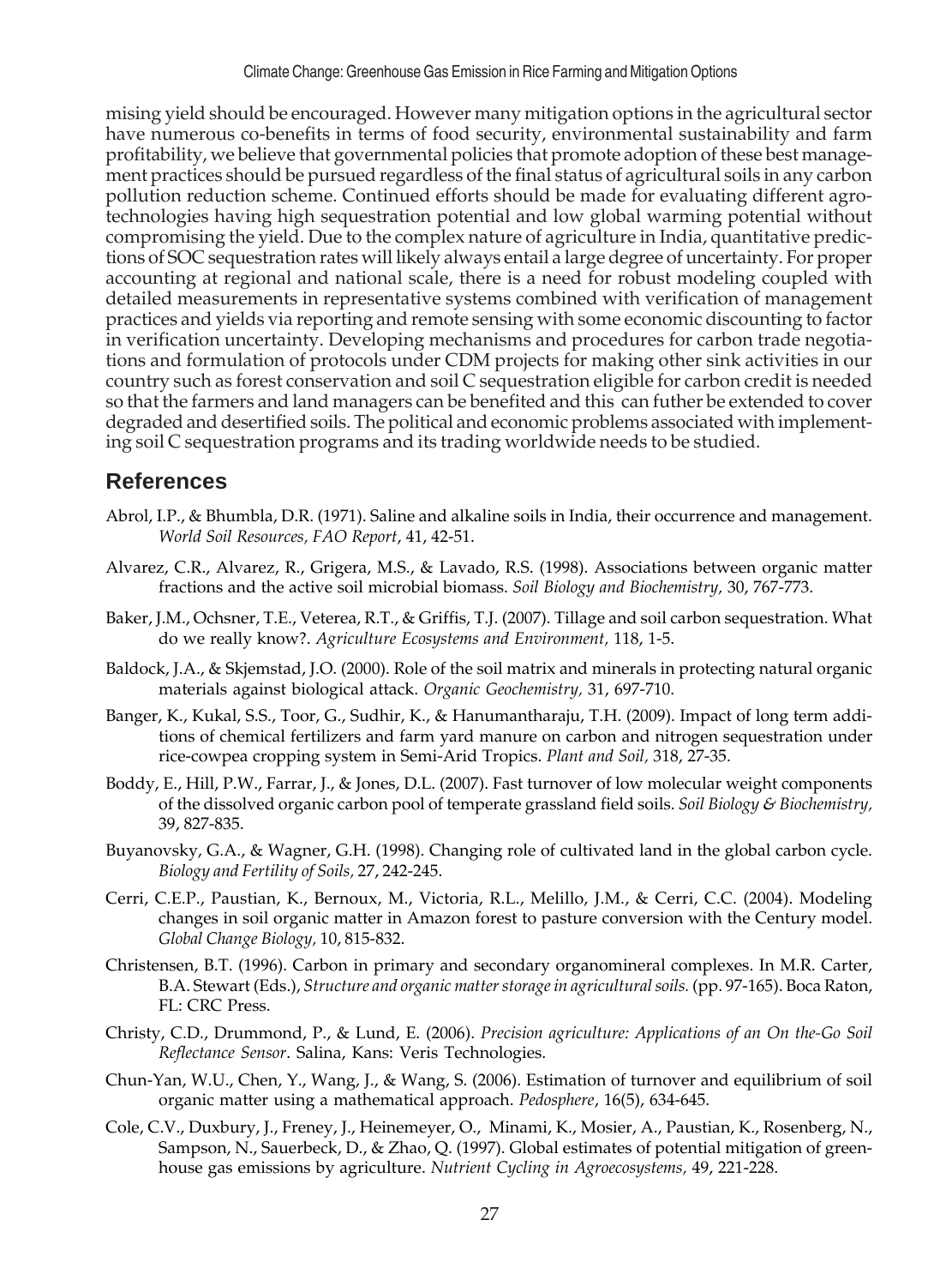- Cremers, D.A., Ebinger, M.H., Breshears, D.D., Unkefer, P.J., Kammerdiener, S.A., Ferris, M.J., Catlett, K.M., & Brown, J.R. (2001). Measuring total soil carbon with laser-induced breakdown spectroscopy (LIBS). *Journal of Environmental Quality,* 30, 2202-2206.
- Dawe, D., Dobermann, A., Ladha, J.K., Yadav, R.L., Bao, L., Gupta, R.K., Lal, P., Panaullah, G., Sariam, O., Singh, Y., Swarup, A., & Zhen, Q.X. (2003). Do organic amendments improve yield trends and profitability in intensive rice systems?. *Field Crops Research,* 83, 191-213.
- Dawe, D., Dobermann, A., Moya, P., Abdulrachman, S., Singh, B., Lal, P., Li, S.Y., Lin, B., Panaullah, G., Sariam, O., Singh, Y., Swarup, A., Tan, P.S., & Zhen, Q.X. (2000). How widespread are yield declines in long-term rice experiments in Asia?. *Field Crops Research,* 66, 175-193.
- Ellert, B.H., Janzen, H.H., & Entz, T. (2002). Assessment of a method to measure temporal change in soil carbon storage. *Soil Science Society of America Journal,* 66, 1687-1695.
- Ellis, J. (2001). *Forestry projects: Permanence, credit accounting and lifetime*. Paris: OECD.
- Grace, P.R., & Merz, S.K. (2001). Net Ecosystem Exchange workshop proceedings. CRC for Greenhouse Accounting, Canberra.
- Graham, J.H. (2000). Assessing costs of *arbuscular* mycorrhizal symbiosis in agroecosystems. In G.K. Podila, D.D. Douds Jr. (Eds.), *Current advances in mycorrhizae research*. (pp. 127-139). St. Paul, MN: APS Press.
- Hassink, J. (1996). Preservation of plant residues in soils differing in unsaturated protective capacity. *Soil Science Society of America Journal,* 60, 487-491.
- Idso, S.B., & Idso, K.E. (2002). Global warming: Carbon sequestration to mitigate. In R. Lal (Ed.), *Encyclopedia of soil science*. (pp. 612-614). New York: Marcel Dekker.
- Jastrow, J.D., & Miller, R.M. (1998). Soil aggregate stabilization and carbon sequestration: Feedbacks through organo-mineral associations. In R. Lal, J. M. Kimble, R. F. Follett, B.A. Stewart (Eds.), *Soil processes and the carbon cycle*. (pp. 207-273). Boca Raton, FL: CRC Press.
- Jenkinson, D.S. (1990). The turnover of organic carbon and nitrogen in soil. *Philosophical Transactions of the Royal Society, London, B*329, 361-368.
- Jenkinson, D.S. (1988). Soil organic matter and its dynamics. In A. Wild (Ed.), *Soil conditions and plant growth* (11th ed.). (pp. 564-607). UK: Longman Group.
- Jenkinson, D.J., & Raynor, J.H. (1977). The turnover of soil organicmatter in some of the Rothamsted classical experiments. *Soil Science*, 123, 298-305.
- Katyal, J.C. (1993). Integrated nutrient management and supply: An overview. *Proceedings of Indian National Science Academy,* B59(3&4), 161-172.
- Kimble, J.M., Lal, R., & Follett, R.R. (2002). Agricultural practices and policy options for carbon sequestration: What we know and where we need to go?. In R. Lal, J.M. Kimble, & R.F. Follett (Eds.), *Agricultural practices and policies for carbon sequestration in soil*. (p. 512). New York: Lewis Publishers.
- Kong, A.Y.Y., Six, J., Bryant, D.C., Denison, R.F., & van Kessel, C. (2005). The relationship between carbon input, aggregation, and soil organic carbon stabilization in sustainable cropping systems. *Soil Science Society of America Journal,* 69, 1078-1085.
- Kundu, S., Bhattacharyya, R., Ved Prakash, Ghosh, B.N., & Gupta, H.S. (2007). Carbon sequestration and relationship between carbon addition and storage under rainfed soybean–wheat rotation in a sandy loam soil of the Indian Himalayas. *Soil and Tillage Research,* 92, 87-95.
- Ladha, J.K., Dawe, D., Pathak, H., Padre, A.T., Yadav, R.L., Singh, B., Singh, Y., Singh, Y., Singh, P., Kundu, A.L., Sakal, R., Ram, N., Regmi, A.P., Gami, S.K., Bhandari, A.L., Amin, R., Yadav, C.R.,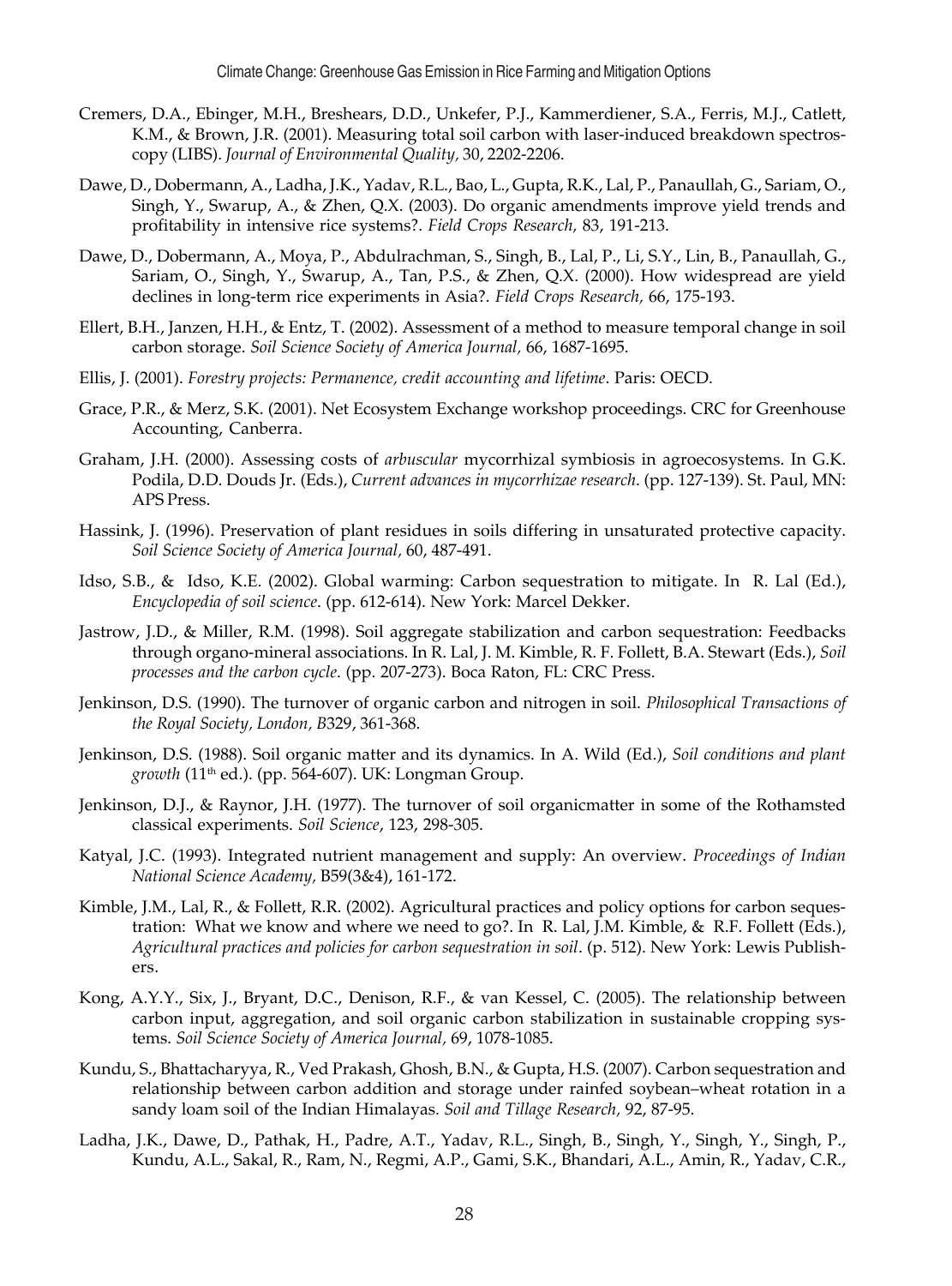Bhattarai, E.M., Das, S., Aggarwal,, H.P., Gupta, R.K., & Hobbs, P.R. (2003). How extensive are yield declines in long-term rice-wheat experiments in Asia?. *Field Crops Research,* 81, 159-180.

- Lal, R. (2002). Carbon sequestration in drylands. *Annals of Arid Lands,* 38, 1-11.
- Lal, R. (2004a). Soil carbon sequestration impacts on global climate change and food security. *Science,* 304, 1623-1627.
- Lal, R. (2004b). Soil carbon sequestration to mitigate climate change. *Geoderma,* 123, 1-22.
- Lal, R. (2004c). Soil carbon sequestration in India. *Climatic Change,* 65, 277-296.
- Lal, R., Kimble, J.M., Follett, R.F., & Cole, C.V. (1998). *The potential of U.S. cropland to sequester carbon and mitigate the greenhouse effect*. Chelsea, Mich.: Ann Arbor Press.
- Lal, R. (2009). Soil carbon sequestration for climate change mitigation and food security. *Platinum jubilee of ISSS Souvenir*. (pp. 39-46). New Delhi: Indian Society of Soil Science.
- Lehmann, J., Skjemstad, J., Sohi, S., Carter, J., Barson, M., Falloon, P., Coleman, K., Woodbury, P., & Krull, E. (2008). Australian climate-carbon cycle feedback reduced by soil black carbon. *Nature Geoscience,* 1, 832-835.
- Ma, L., & Shaffer, M.J. (2001). A review of carbon and nitrogen processes in nine U.S. soil nitrogen dynamics models. In M.J. Shaffer, L. Ma, S. Hansen (Eds.), *Modeling carbon and nitrogen dynamics for soil management*. (pp. 55-102). Boca Raton, FL: Lewis Publishers.
- Majumdar, B., Mandal, B., Bandopadhyay, P.K., Gangopadhyay, A., Mani, P.K., Kundu, A.L., & Majumdar, D. (2008). Organic amendments influence soil organic carbon pools and rice-wheat productivity. *Soil Science Society of America Journal,* 72, 775-785.
- Mandal, B., Majumder, B., Bandopadhyay, P.K., Hazra, G.C., Gangopadhyay, A., Samantaroy, R.N., Misra, A.K., Chowdhuri, J., Saha, M.N., & Kundu, S. (2007). The potential of cropping systems and soil amendments for carbon sequestration in soils under long-term experiments in subtropical India. *Global Change Biology,* 13, 357-369.
- Marland, G., Fruit, K., & Sedjo, R. (2001). Accounting for sequestered carbon: The question of permanence. *Environmental Science and Policy,* 4, 259-268.
- McConkey, B.G., Liang, L.Y., Padbury, G., & Heck, R. (2000). Prairie soil carbon balance project: Carbon sequestration from adoption of conservation cropping practices. *Final Report to GEMCo*.190, Saskatoon, Sask.
- McGechan, M.B., & Wu, L. (2001). A review of carbon and nitrogen processes in European soil nitrogen dynamics models. In M.J. Shaffer, L. Ma, S. Hansen (Eds.), *Modeling carbon and nitrogen dynamics for soil management*. (pp. 103-171). Boca Raton FL: Lewis Publishers.
- McGill, W. (1996). Review and classification of ten soil organic matter (SOM) models. In D.S. Powlson, P. Smith, J.U. Smith (Eds.), *Evaluation of soil organic matter models using existing long-term datasets*. (pp. 111-132). Proceedings of the NATO Advanced Research workshop, NATO ASI Series I, Vol. 38. Berlin: Springer Verlag.
- Miller, R.M., & Jastrow, J.D. (1990). Hierarchy of root and mycorrhizal fungal interactions with soil aggregation. *Soil Biology & Biochemistry,* 22, 579-584.
- Narang, R.S., & Virmani, S.M. (2001). Rice-wheat cropping systems of the Indo-Gangetic Plains of India. In *Rice-Wheat Consortium for the Indo-Gangetic Plains, New Delhi, and International Crops Research Institute for the Semi-Arid Tropics*, Patancheru, Andhra Pradesh, India, pp. 36.
- Nature, 30 November 2000. *Critical politics of carbon sinks*. 408(6812), 501.
- Nayak, A.K., Gangwar, B., Shukla, A.K., Mazumdar, Sonali. P., Kumar, Anjani., Raja, R., Kumar, Anil., Kumar, Vinod., Rai, P.K., & Mohan, Udit. (2012). Long-term effect of different integrated nutrient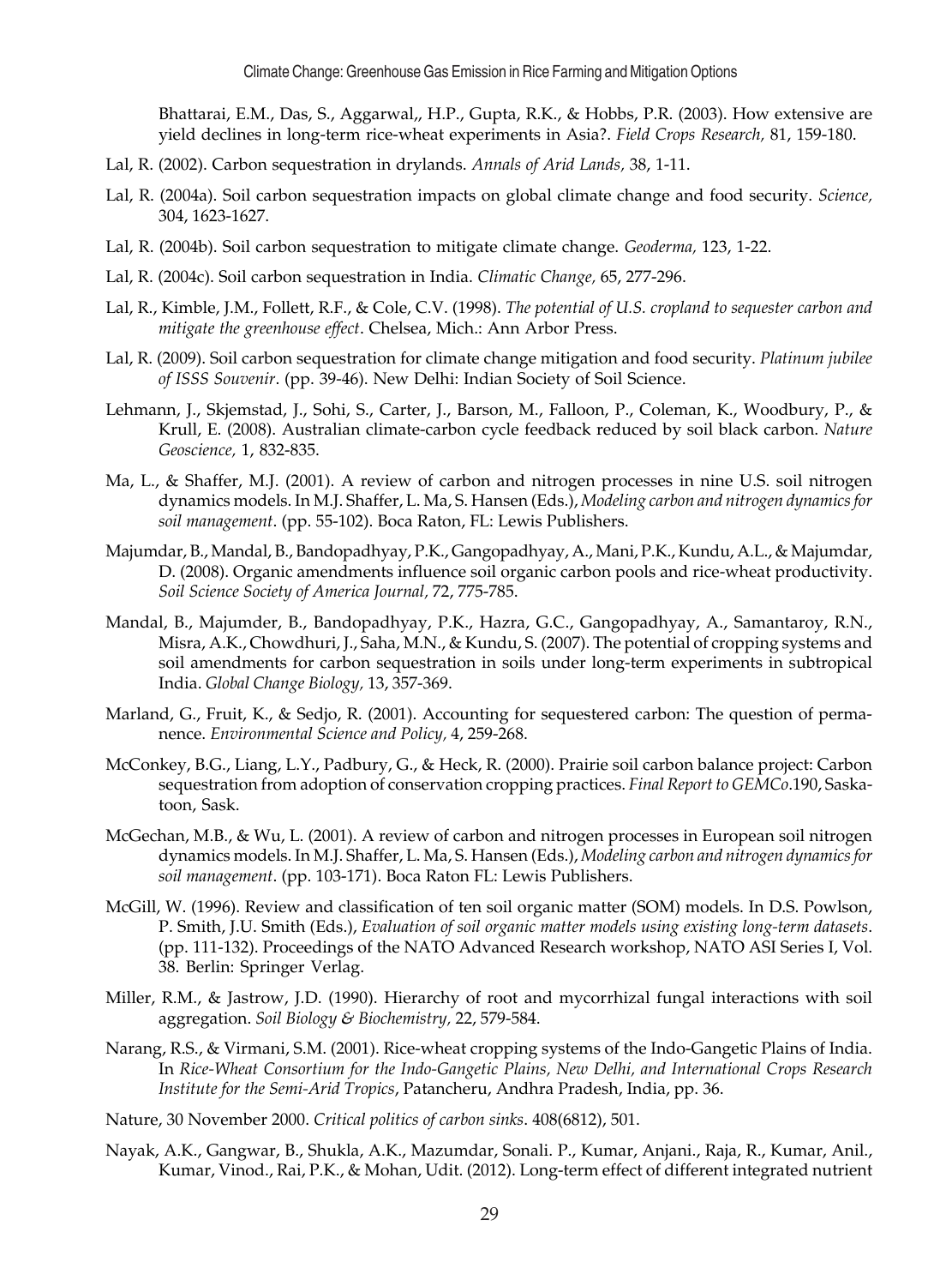management on soil organic carbon and its fractions and sustainability of rice–wheat system in Indo Gangetic Plains of India. *Field Crops Research,* 127, 129-139.

- Nayak, P., Patel, D., Ramakrishnan, B., Mishra, A.K., & Samantaray, R.N. (2009). Long-term application effects of chemical fertilizer and compost on soil carbon under intensive rice–rice cultivation. *Nutrient Cycling in Agroecosystem,* 83, 259-269.
- New Scientist, 21 November 1998. *Down to Earth*. 160(2161), 17.
- Pacala, S., & Socolow, R. (2004). Stabilization wedges: Solving the climate problem for the next 50 years with current technologies. *Science,* 305, 968-972.
- Padre-Tirol, A., Ladha, J.K., Regmi, A.P., Bhandari, A.L., & Inubushi, K. (2007). Organic amendments affect soil parameters in two long term rice-wheat experiments. *Soil Science Society of America Journal,* 71, 442-452.
- Parton, W.J., Schimel, D.S., Cole, C.V., & Ojima, D.S. (1987). Analysis of factors controlling soil organic matter levels in great plains grasslands. *Soil Science Society of America Journal,* 51, 1173–1179.
- Paustian, K. (1994). Modelling soil biology and biochemical processes for sustainable agriculture research. In C.E. Pankhurst, D.M. Doube, V.V.S.R. Gupta, P.R. Grace (Eds.), *Soil Biota: Management in sustainable farming systems*. (pp. 182-193). Canberra: CSIRO.
- Paustian, K., Andren, O., Janzen, H., Lal, R., Smith, P., Tian, G., Tiessen, H., Van Noordwijk, M., & Woomer, P. (1997). Agricultural soils as a C sink to offset CO<sub>2</sub> emissions. *Soil Use and Management,* 13, 230-244.
- Post, W.M., Izarurralde, R.C., Jastrow, J.D., McCarl, B.A., Amonette, J.E., Bailey, V.L., Jardien, P.M., West, T.O., & Zhou, J. (2004). Enhancement of carbon sequestration in U.S. Soils. *BioScience*, 54, 895-908.
- Post Wilfred, M., Amonette, J.E., Birdsey, R.G., Charles, T., Izaurralde, R.C., Jardine, P.M., Jastrow, J., Lal, R., Marland, G., McCarl, B.A., Thomson, A.M., West, T.O., Wullschleger, S.D., & Metting, F.B. (2009). Terrestrial biological carbon sequestration: Science for enhancement and implementation. In *Carbon sequestration and its role in the global carbon cycle.* (pp. 73-88). Geophysical Monograph Series, 183.
- Purukayastha, T.J., Rudrappa, L., Singh, D., Swarup, A., & Bhadraray, S. (2008). Long-term impact of fertilizers on soil organic carbon pools in maize-wheat-cowpea cropping system. *Geoderma,* 144, 370-378.
- Ram, N. (1998). Effect of continuous fertilizer use on soil fertility and productivity of a *Mollisol*. In A. Swarup, R.D. Damodar & R.N. Prasad (Eds.), *Long-term soil fertility management through integrated nutrient supply*. (pp. 229-237). Bhopal, India: Indian Institute of Soil Science.
- Ringius, L. (2001). What prospects for soil carbon sequestration in the CDM? COP-6 and beyond. *Energy & Environment,* 12, 275-285.
- Sanderman, J., Farquharson, R., & Baldock, J. (2010). Soil carbon sequestration potential: A review for Australian agriculture. A report prepared for Department of Climate Change and Energy Efficiency, pp. 89.
- Sandhu, K.S., Benbi, D.K., & Prihar, S.S. (1996). Dryland wheat yields in relation to soil organic carbon, applied nitrogen, stored water and rainfall distribution. *Fertilizer Research,* 44, 9-15.
- Scholes, R.J., Dalal, R., & Singer, S. (1994). Soil physics and fertility: The effects of water, temperature and texture. In P.L. Woomer, M.J. Swift (Eds.), *The biological management of soil fertility*. (pp. 117-136). Chichester: John Wiley and Sons.
- Schimel, D.S., Braswell, B.H., Holland, E.A., McKeown, R., Ojima, D.S., Painter, T.H., Parton, W.J., & Townsend, A.R. (1994). Climatic, edaphic and biotic controls over storage and turnover of carbon in soils. *Global Biogeochemical Cycles,* 8, 279-293.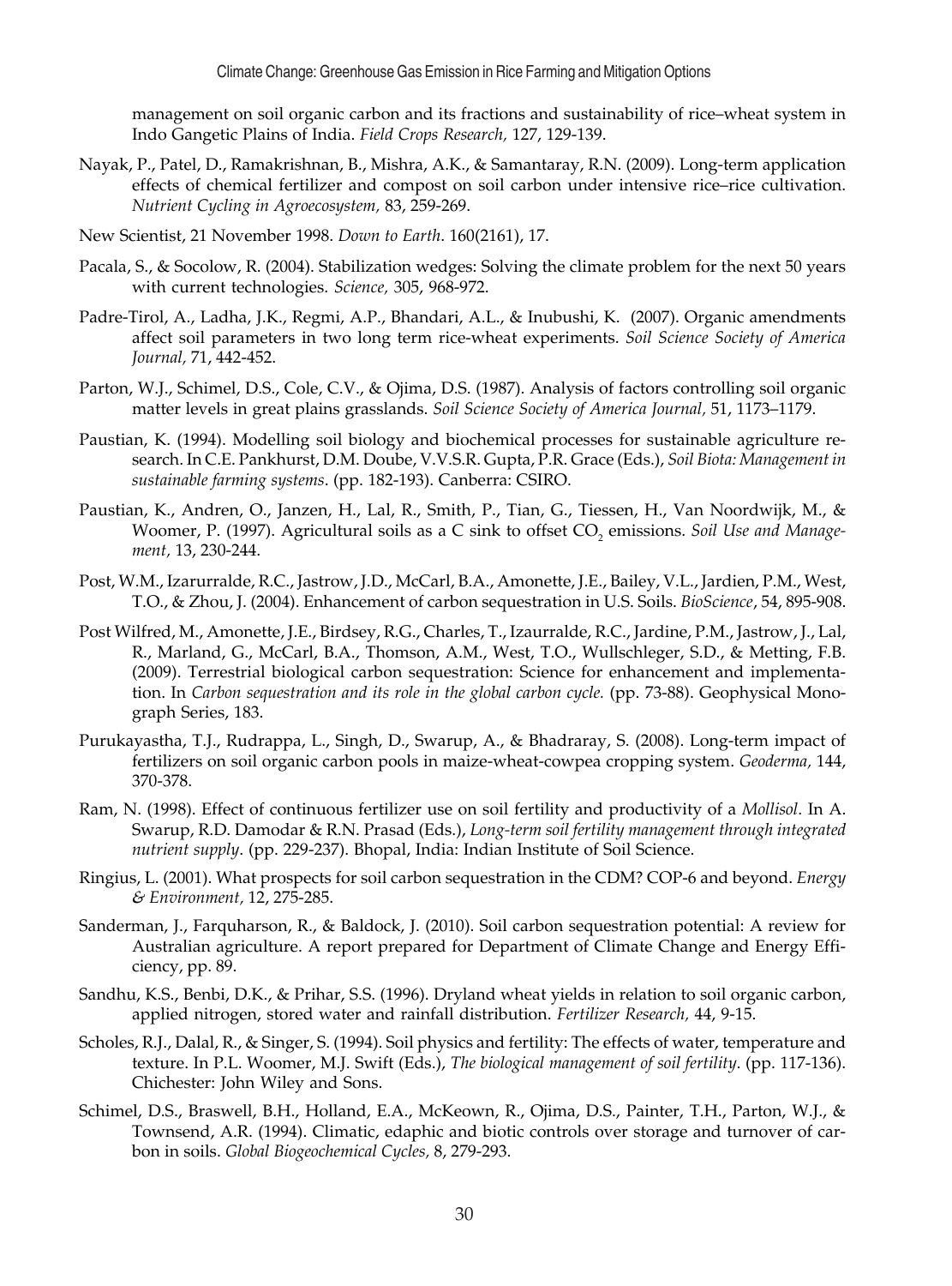- Singh, B. (1996). Influence of forest litter on reclamation of semiarid sodic soils. *Arid Soil Research and Rehabilitation,* 10, 201-211.
- Singh, G., & Singh, N.T. (1997). Effect of land use practices on organic carbon dynamics of sodic soils. In R. Lal, J. Kimble, R. Follett (Eds.), *Soil properties and their management for carbon sequestration*. (pp. 89-105). USDA-Natural Resources Conservation Service, National Soil Survey Centre.
- Six, J., & Jastrow, J.D. (2002). Organic matter turnover. In R. Lal (Ed.), *Encyclopedia of soil science*. (pp. 936- 942). New York: Marcel Dekker Inc.
- Six, J., Bossuyt, H., Degryze, S., & Denef, K. (2004). A history of research on the link between (micro) aggregates, soil biota, and soil organic matter dynamics. *Soil and Tillage Research,* 79, 7-31.
- Smith, G.A. (2007). Harnessing farms and forests in the low carbon economy: How to create, measure, and verify greenhouse gas offsets. In Z. Willey, W. Chameides (Eds.), *Harnessing farms and forests in the low carbon economy: How to create, measure, and verify greenhouse gas offsets*? (pp. 220). Durham, NC: Duke University Press.
- Smith, P. (2004). Monitoring and verification of soil carbon changes under Article 3.4 of the Kyoto Protocol. *Soil Use and Management,* 20, 264-270.
- Smith, P., Falloon, P., Coleman, K., Smith, J.U., Piccolo, M., Cerri, C.C., Bernoux, M., Jenkinson, D.S., Ingram, J.S.I., Szabó, J., & Pásztor, L. (1999). Modelling soil carbon dynamics in tropical ecosystems. In R. Lal, J.M. Kimble, R.F. Follett, B.A. Stewart (Eds.), *Global climate change and tropical soils*: *Advances in soil science.* (pp. 341-364). Boca Raton, FL: CRC Press Inc.
- Sollins, P., Hofmann, P., & Caldwell, B.A. (1996). Stabilization and destabilization of soil organic matter: Mechanisms and controls. *Geoderma,* 74, 65-105.
- Stevenson, F.J. (1994). *Humus chemistry: Genesis, composition, reactions*. New York: John Wiley & Sons.
- Swarup, A. (1998). Emerging soil fertility management issues for sustainable crop productivity in irrigated systems. In A. Swarup, D.D. Reddy, R.N. Prasad (Eds.), *Long term soil fertility management through Integrated Plant Nutrient Supply.* (pp. 54-68). Bhopal, India: IISS.
- Swarup, A., Manna, M.C., & Singh, G.B. (2000). Impact of land use and management practices on organic carbon dynamics in soils of India. In R. Lal, J.M. Kimble, B.A. Stewart (Eds.), *Global climate change and tropical ecosystems*. (pp. 261-281). Boca Raton, FL: CRC/Lewis Publishers.
- Swinnen, J., Vanveen, J.A., & Merckx, R. (1995). Carbon fluxes in the rhizosphere of winter wheat and spring barley with conventional *vs* integrated farming. *Soil Biology & Biochemistry,* 27, 811-820.
- Tandon, H.L.S. (1997). Organic residues: An assessment of potential supplies, their contribution to agricultural productivity and policy issues for Indian agriculture from 2000 to 2025. In I.S. Kanwar, J.C. Katyal (Eds.), *Plant nutrient needs, supply, efficiency and policy issues (2000-2025*). New Delhi, India: National Academy of Agricultural Sciences.
- Tian, G., Granato, T.C., Cox, A.E., Pietz, R.I., Carlson, C.R. Jr., & Abedin, Z. (2009). Soil carbon sequestration resulting from long-term application of biosolids for land reclamation. *Journal of Environmental Quality,* 37, 1-14.
- Tisdall, J.M., & Oades, J.M. (1982). Organic matter and water-stable aggregates in soils. *Journal of Soil Science,* 33, 141-163.
- Von Lutzow, M., Kogel-Knabner, I., Ekschmitt, K., Matzner, E., Guggenberger, G., Marschner, B., & Flessa, H. (2006). Stabilization of organic matter in temperate soils: Mechanisms and their relevance under different soil conditions - A review. *European Journal of Soil Science,* 57, 426-445.
- Walkley, A., & Black, I.A. (1934). An examination of the Degtjareff method for determining soil organic matter, and a proposed modification of the chromic acid titration method. *Soil Science,* 37, 29-38.